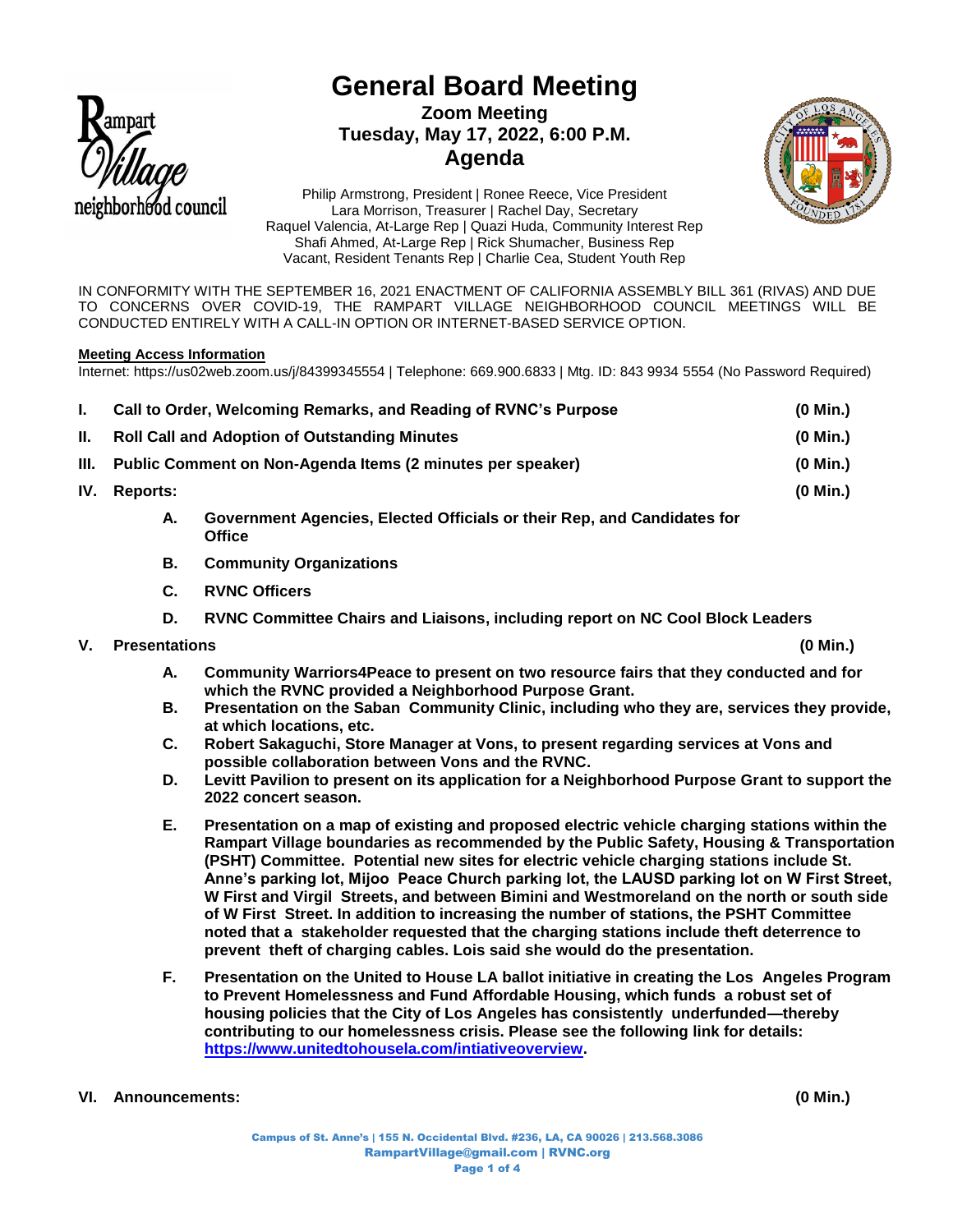- **A. Greater Wilshire Neighborhood Council will be holding a night of City Council candidate forums, one for CD5 and one for CD13, on May 26th from 6-9pm at the Wilshire Ebell. All but one (5 of 5 in CD5, 4 of 5 in CD13) candidates have confirmed their attendance. One forum will take place from 6pm-7:15pm, and the other from 7:45pm-9pm.**
- **B. 2 022 Lotus Festival (41st): This event is scheduled for Saturday and Sunday, July 9 and 10, at Echo Park Lake. The 2019 Lotus Festival was attended by an estimated 125,000 people and had superb coverage from local television stations, social media, and print media. The purpose of the Lotus Festival is to showcase the people and cultures of Asia and the Pacific Islands. This year's host country is India.**
- **VII. Discussion and Possible Action on the following Motions & Resolutions. (0 Min.)**

### **Old Business**

- **A. Accept applications for the vacant board seats and make selection: 1. At-Large Rep: 2**
- **B. Accept applications for Board Member Representative on the Executive Committee and make selection.**
- **C. Discussion of roles and responsibilities of liaisons and selection of liaisons.**
- **D. Discussion of roles and responsibilities of Alliance of River Communities representative and selection of representative.**
- **E. Review of the proposed "Resolution by the Board of Neighborhood Commissioners approving the Digital Communications Policy for the Neighborhood Council," and APPROVE Recommendation Letter to BONC on this policy. At our February 15 General Board meeting, the RVNC adopted a motion to provide a Community Impact Statement opposing the proposed policy. BONC elected not to approve the March 1, 2022 proposed policy. However, on April 5, 2022, the Board of Neighborhood Commissioners voted first to reconsider and then to adopt the Digital Communications Policy for Neighborhood Councils.**
- **F. Discussion and possible board action to recommend one board member to serve as a panelist to sit on a Regional Grievance Panel. The following link connects to the Neighborhood Council grievance policy in Section 22.818, Article 3 of Chapter 28 of the Los Angeles Administrative Code: [https://empowerla.org/wp-content/uploads/2016/03/Grievance-](https://empowerla.org/wp-content/uploads/2016/03/Grievance-Policy.pdf)[Policy.pdf](https://empowerla.org/wp-content/uploads/2016/03/Grievance-Policy.pdf)**
- **G. Discussion and possible action on nomination and selection of one board member as a Cool Block Leader. Los Angeles is one of the winners of the \$1,000,000 prize. In late October, the Los Angeles City Council passed a motion requesting that each of 99 Neighborhood Councils select 2 board members as Cool Block Leaders. Please see the following link for details: [https://www.ncsa.la/cool\\_blocks\\_la](https://www.ncsa.la/cool_blocks_la) At the December 21 General Board meeting, Raquel Valencia was selected as one of the two board members to be Cool Block Leaders. Philip asked Raquel to provide a report at today's board meeting on what she's planning to do (the strategy for achieving the objectives) as the Cool Block Leader and what she sees as opportunities and challenges for achieving those objectives. Also, what support does she need from the board.**
- **H. Discussion and possible action to have the assigned member(s) present the updated Rampart Village Neighborhood Council Inventory Reports to the General Board for final Board review and approval.**
- **I. Discussion and possible action to approve a Letter of Support for LADOT's CALTRANS Active Transportation Program infrastructure grant application which is due June 15, 2022. The supporting documents for this meeting include a DRAFT letter of support that we may amend to more directly reflect our perspective on the project. This action is a follow-up to the Central LA virtual community workshop to develop a community-driven action plan to improve walking and biking safety focusing on neighborhood schools of Commonwealth Avenue ES, Frank Del Olmo, and Lafayette Park PC.**
- **J. Discussion and possible action on implementing the 2021-2022 Outreach Plan for the RVNC and planning for and scheduling of a Board Retreat to set priorities for the RVNC and develop an action plan to accomplish those priorities.**

## **New Business**

**K. Accept Rick Schumacher's resignation from the Board, accept applications for a new Business Representative, and make a selection.**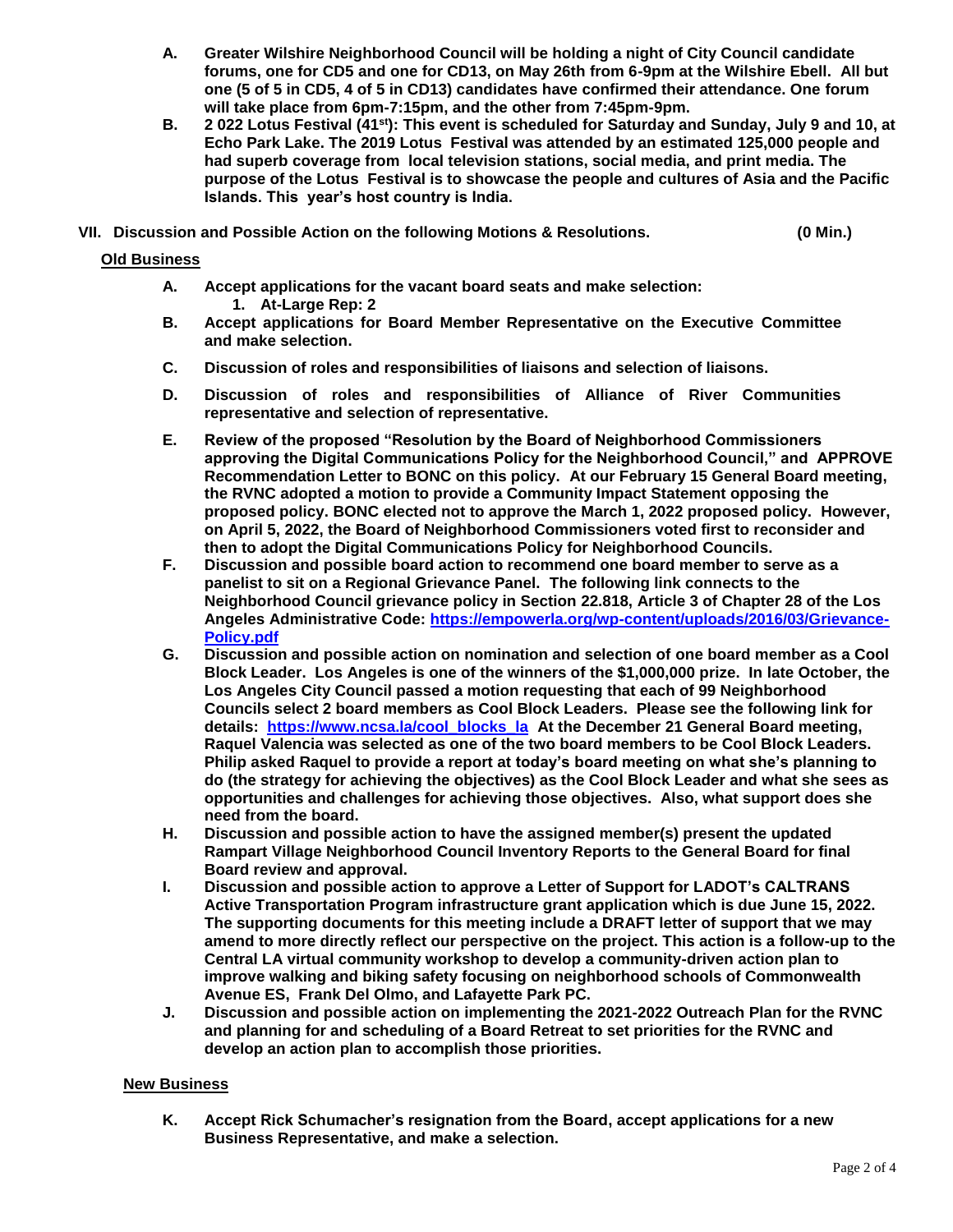- **L. Approve the April 2022 Monthly Expenditure Report.**
- **M. Discussion and possible action to move up to \$2,500 in funds from community improvement projects to NPGs and to move up to \$6,000 from outreach and office to NPGs.**
- **N. Discussion and possible action to approve a Neighborhood Purpose Grant in an amount of up to \$5000 to the Levitt Pavilion for the 2022 concert season.**
- **O. Discussion and possible action to approve up to \$3,000 for an NPG for the 2022 Ananda Mela event.**
- **P. Discussion and possible action on funding the Budget Advocates with \$1,000 for the 6/18/22 Budget Day. Ronee will determine to whom these funds will be directed before we pay out this item.**
- **Q. Discussion and possible action to participate in and pay the \$100 fee for a booth at the 2022 Lotus Festival to be held on Saturday and Sunday, July 9 and 10, at Echo Park Lake. Community Service booths provide information to the public through displays, brochures and referral services. The LA Eco-Friendly area offers information and resources on how to make small changes in your home and lifestyle and make a big impact in your community and the environment.**
- **R. Discussion and possible action on selecting a liaison to the Second District Racial Justice Learning Exchange. The next event in this anti-racism series - "Cinco de Mayo: The Hidden Origins of an Anti-Confederacy Holiday" will take place on Wednesday, May 18th from 5:00pm to 7:00pm at the A C Bilbrew Library located at 150 E El Segundo Blvd, Los Angeles, CA 90061. This event will include a Cinco de Mayo cultural celebration and community dialogue between Supervisor Holly J. Mitchell with Dr. David Hayes-Bautista, regarding his book El Cinco de Mayo: An American Tradition. Due to limited seating, RSVP is required and this invitation is non-transferable. Please RSVP by May 13th, here: mitchell.lacounty.gov/rjlemay-18/**
- **S. Discussion and possible action regarding a map of existing and proposed electric vehicle charging stations within the Rampart Village boundaries as recommended by the Public Safety, Housing & Transportation (PSHT) Committee.**
- **T. As recommended by the Public Safety, Housing & Transportation Committee, discussion and possible action on a motion to provide the following comments on the Vermont Transit Corridor Project: ask LA Metro to spend \$427 million from the Measure M expenditure plan on a Bus Rapid Transit from Hollywood Boulevard to 120th Street, to increase bicycle and pedestrian infrastructure, and to give consideration to extending the Bus Rapid Transit to Long Beach. Please see the following link for details: <https://www.metro.net/projects/vermont-corridor/>**
- **U. As recommended by the Public Safety, Housing & Transportation Committee, discussion and possible action on identifying two locations for bike corrals in CD 13, including at the LA Ecovillage Institute's Community Hub at 3554 W. 1st Street, CA 90004 and having the RVNC General Board identify another location. Tam Nguyen of LADOT has informed us that LADOT will maintain the bike corrals and will not require that community partners apply for the program and sign maintenance agreements. For details of the application process, please see LADOT's webpage on bike corrals at the follow link <https://ladotlivablestreets.org/content-detail/Bicycle-Corrals/>**
- **V. Discussion and possible action to support the United to House LA ballot initiative in creating the Los Angeles Program to Prevent Homelessness and Fund Affordable Housing, which**
- **funds a robust set of housing policies that the City of Los Angeles has consistently underfunded—thereby contributing to our homelessness crisis. The RVNC previously sent a letter of support to the Los Angeles City Council and our stakeholders. Please see the following link for details: <https://www.unitedtohousela.com/intiativeoverview>**
- **W. Discussion and possible action on a letter of support for the proposed Bimini Plaza.**
- **X. As recommended by the Public Safety, Housing & Transportation Committee, discussion and possible action regarding collaboration between Vons and the RVNC.**
- **Y. Discussion and possible action regarding collaborating with other NCs, including the Greater Wilshire Neighborhood Council, to stage an in-person candidate forum for CD 13, possibly in May. We've asked the Greater Wishire Neighborhood Council for an update.**
- **Z. Discussion and possible action to create an Election Committee, designate a contact person for the NC 2023 elections, and complete the Election Information Worksheet.**
- **AA. Standing item to solicit feedback at the end of each meeting as to what worked well and what needed improvement.**

### **VIII. Adjournment**